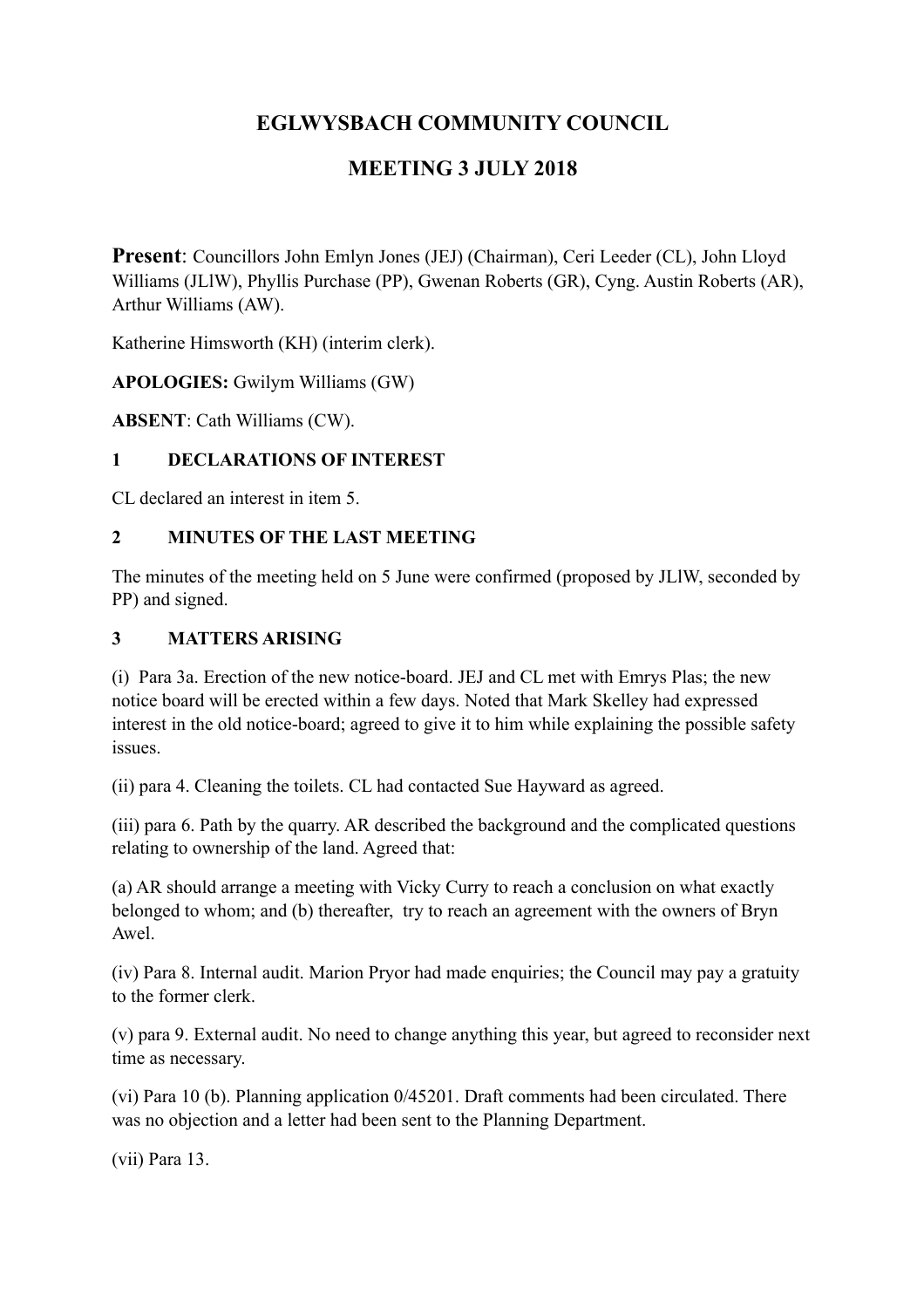- Rubber mats in the playing field. Temporary repair work will be undertaken in the coming weeks;
- road matters. A decision on the Hen Felin road will be taken shortly. Ffordd Eglwysbach is inspected every three months and any essential repair work is carried out. Heol Ffynnon Asa is inspected every nine months and any essential work carried out; drainage workers are in the process of photographing every drain in the area and will give an update shortly. Bodnant Uchaf - the work was completed on 27 June.
- Pile of grass in the cemetery has been cleared.
- Gate on the track up to Llety AR to raise the matter with Dai Plas.

## **4. LETTER FROM ROY KENRICK ABOUT THE MAINTENANCE OF THE CEMETERY**

Roy Kenrick was welcomed. He added to his letter to the Council:

a) the cemetery had always been a public cemetery; in the opinion of the Church a public authority should pay for its upkeep;

b) the income from burials now came solely from the new cemetery; the Church had not received any income for years;

c) the cost to the Church of cutting the grass was £700 - £800 a year;

CL left the room while the Council discussed and came to a decision.

After discussion it was **agreed** that the whole community was responsible for the cemetery. It was agreed to make a contribution of £700 a year to the Church for five years.

# **5 NEW SHOP AT THE BEE: REQUEST FOR GRANT**

Mark Skelley from the Bee was welcomed to introduce his plans for his new shop. The shop will begin by offering basic goods and then respond to the wishes of its customers. Hopefully the shop would open within a month, about the time of the end of the school term. The shop would cost more than he had anticipated. Mark would therefore welcome any financial assistance.

Mark's plans were welcomed and it was decided to make a grant of  $\text{\pounds}750$  to him on condition that the grant was justified and authorised in accordance with any Welsh Government guidelines.

## **6 PLANNING 0/45223 The Old Shooting Ground Trofarth**

Variation of condition no 1 of planning Consent 0/38774 (Change of use of land from former shooting ground to chalet park (for the siting of 10 no timber chalets) together with alterations and extension to the former club house to managers dwelling and the erection of a maintenance building to allow for extension of commencement date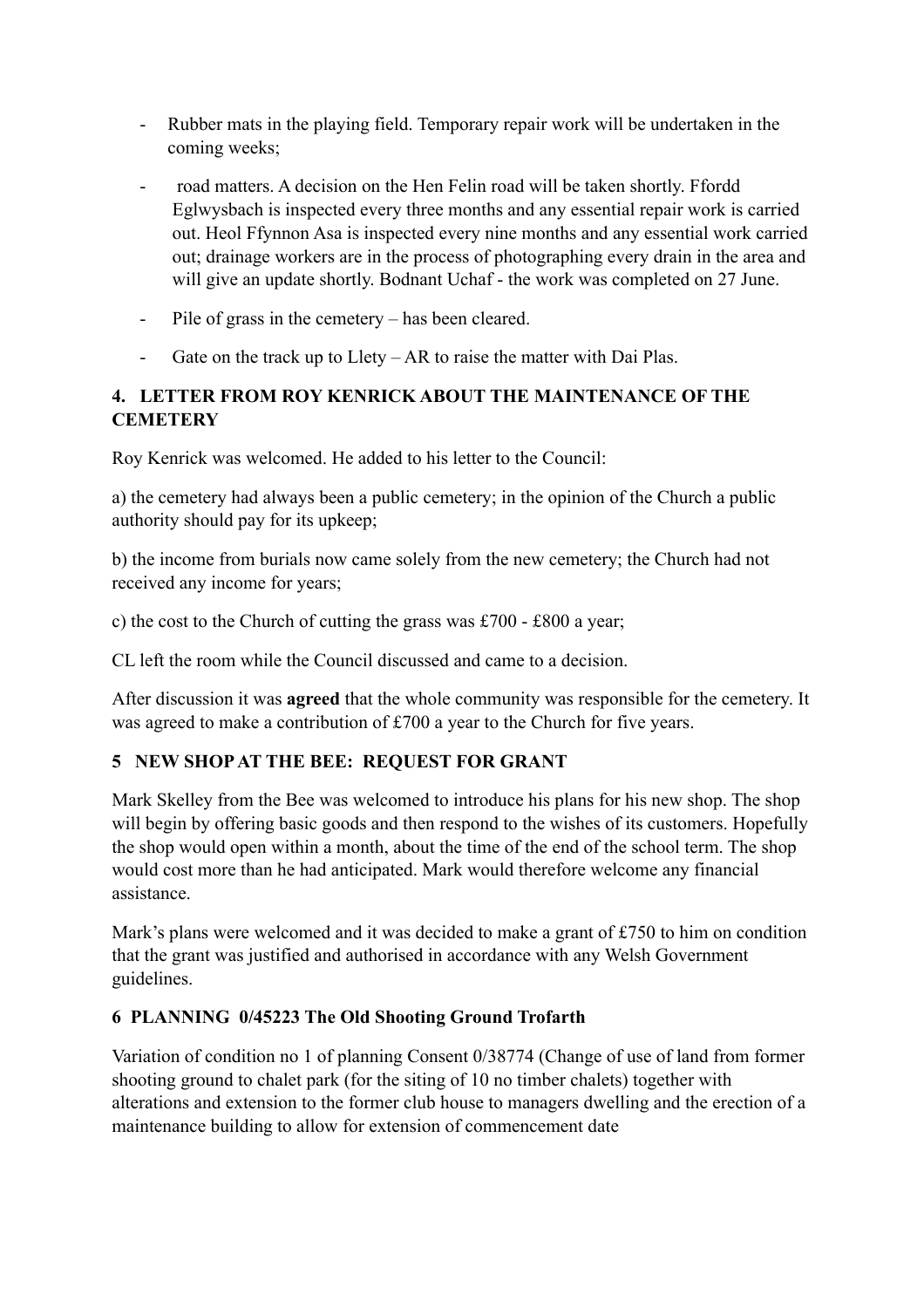AR declared that he was a member of the County Planning Committee and would not take part in the discussion.

*No comment.* 

## **7 FINANCIAL REPORT**

Current balances:

| Savings account £2,070.46 |           |
|---------------------------|-----------|
| General                   | £6,443.54 |
| <b>Burial</b>             | £3,118.20 |

Cheques were signed for: Sue Hayward - cleaning the toilets £98.00 Emrys Davies - emptying the cemetery trailer £50 - clearing/tidying the grass compost £300 John Emlyn Jones - post, anti-virus, computer mouse, and cable £47.42 WD Williams - grass-cutting £345 Eglwys St Martin – cemetery  $£700$  (from the burial account)

JEJ reported that every member of the Council had the right to receive £150 a year for his/her work on the Council. But, because the Eglwysbach precept was under £30k, it was possible for the meeting to decide that no-one should receive the payment. It was decided that for the current year the payment should not be taken.

## **8 SUBSCRIPTION TO ONE VOICE WALES**

JEJ reported that a cheque for £129 representing an annual membership subscription had been sent to One Voice Wales to enable them to give advice on maintenance of the cemetery and a grant to the Bee.

#### **9 COOPTION OF A NEW MEMBER**

Nobody had expressed an interest by the closing date. Decided to readvertise and ask for expressions of interest (to be sent to the Clerk) within six weeks.

## **10 APPOINTMENT OF CLERK**

Agreed to advertise in the NWWN. Y Pentan, Yr Odyn and Facebook.

## **11 EVENING FOR COUNCIL MEETINGS**

Agreed to continue with meetings on Tuesdays, while taking note that GR would be a little late.